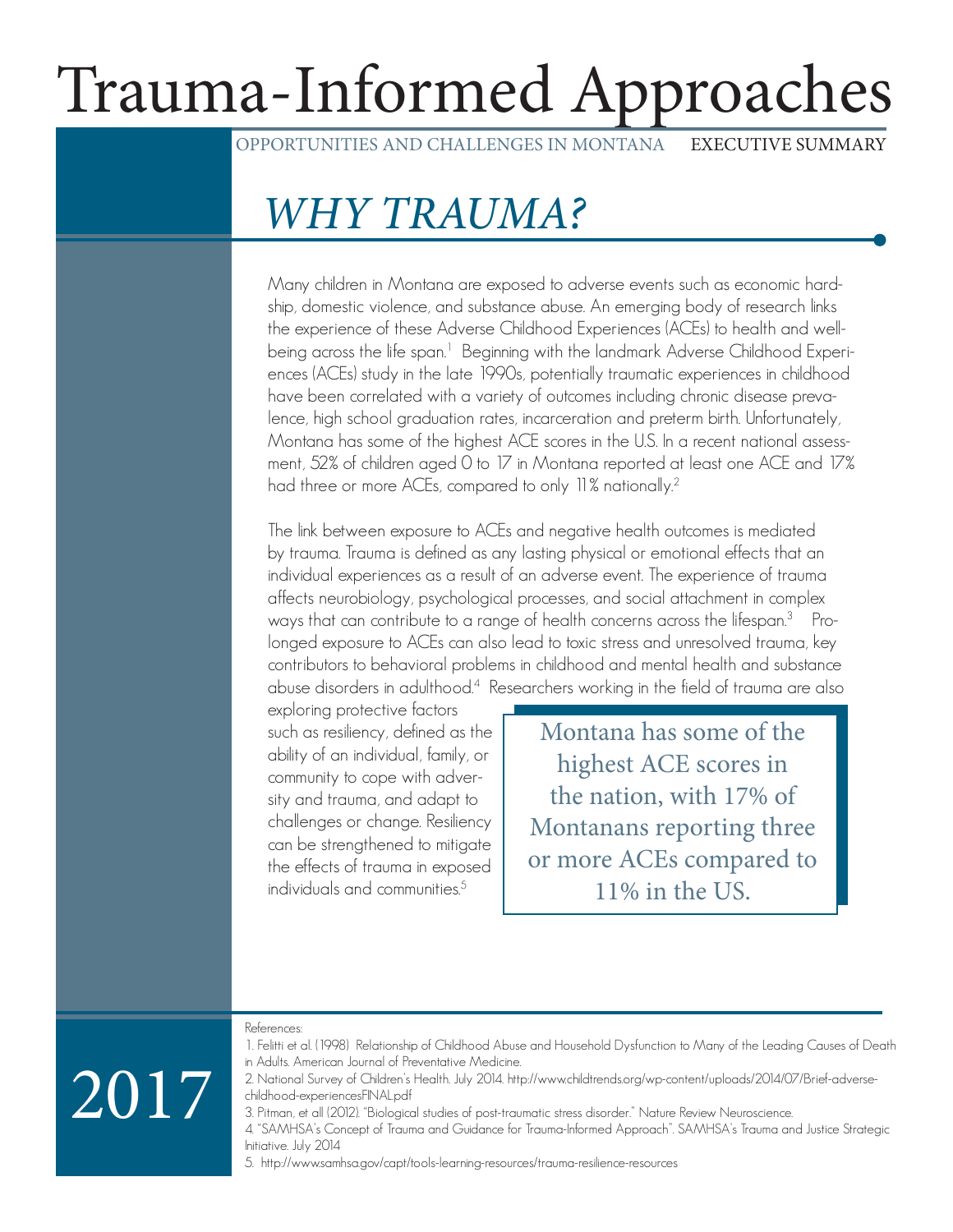### Trauma-Informed Approaches

In response to this research on trauma, healthcare practitioners have developed both clinical and systems-based trauma-informed approaches, which are designed to better support traumatized individuals and create environments that are sensitive to their needs, while preventing re-traumatization. This cross-sector work has occurred both in the U.S. and internationally, as well as at the state and local levels in Montana. The federal Substance Abuse and Mental Health Services Administration (SAMHSA) defines trauma-informed approaches this way:

"A program, organization, or system that is trauma-informed *realizes* the widespread impact of trauma and understands potential paths for recovery; *recognizes*  the signs and symptoms of trauma in clients, families, staff and others involved with the system; and *responds* by fully integrating knowledge about trauma into policies, procedures, and practices and seeks to actively resist *re-traumatization*."<sup>6</sup>

The Trauma-Informed Approach asks **"What happened to you?"**  instead of "**What is wrong with you?"** Practitioners often distill the traumainformed approach down to a systematic paradigm shift that moves away from asking the question, "What is wrong with you?" and toward asking the question, "What happened to you?"

Despite the groundswell of interest in trauma-informed approaches, the effectiveness of these practices is still being investigated. Early research on models like

the CLEAR model from Washington State University and Dr. Sandra Bloom's Sanctuary Model indicate that a comprehensive approach to organizational and cultural change toward trauma-informed approaches can positively impact client and student behavioral and academic outcomes, and can support a healthy workplace culture.<sup>7</sup> In addition, a number of trauma-informed interventions in educational settings — such as reducing the use of punitive, exclusionary school discipline practices; incorporating social and emotional learning; and developing a safe and supportive school climate — show promise in improving student achievement, reducing out-ofschool suspensions, and improving behavioral outcomes.<sup>8</sup> These well-researched practices should be considered as part of a core set of trauma-informed practices to be adopted by Montana schools moving toward a more robust trauma-informed model.

References:

 <sup>6. &</sup>quot;SAMHSA's Concept of Trauma and Guidance for Trauma-Informed Approach". SAMHSA's Trauma and Justice Strategic Initiative. July 2014

 <sup>7.</sup> Blodgett, Christopher. "CLEAR (Collaborative Learning for Educational Achievement and Resilience) Staff Survey Results and Preliminary Academic Outcomes 2015-2016). CLEAR Trauma Center, Washington State University. http://www. nctsnet.org/nctsassets/pdfs/promising\_practices/SanctuaryGeneral.pdf

<sup>8.</sup> Blodgett, Christopher and Dorado, Joyce.. "A Selected Review of Trauma-Informed School Practice and Alignment with Educational Practice." 2016.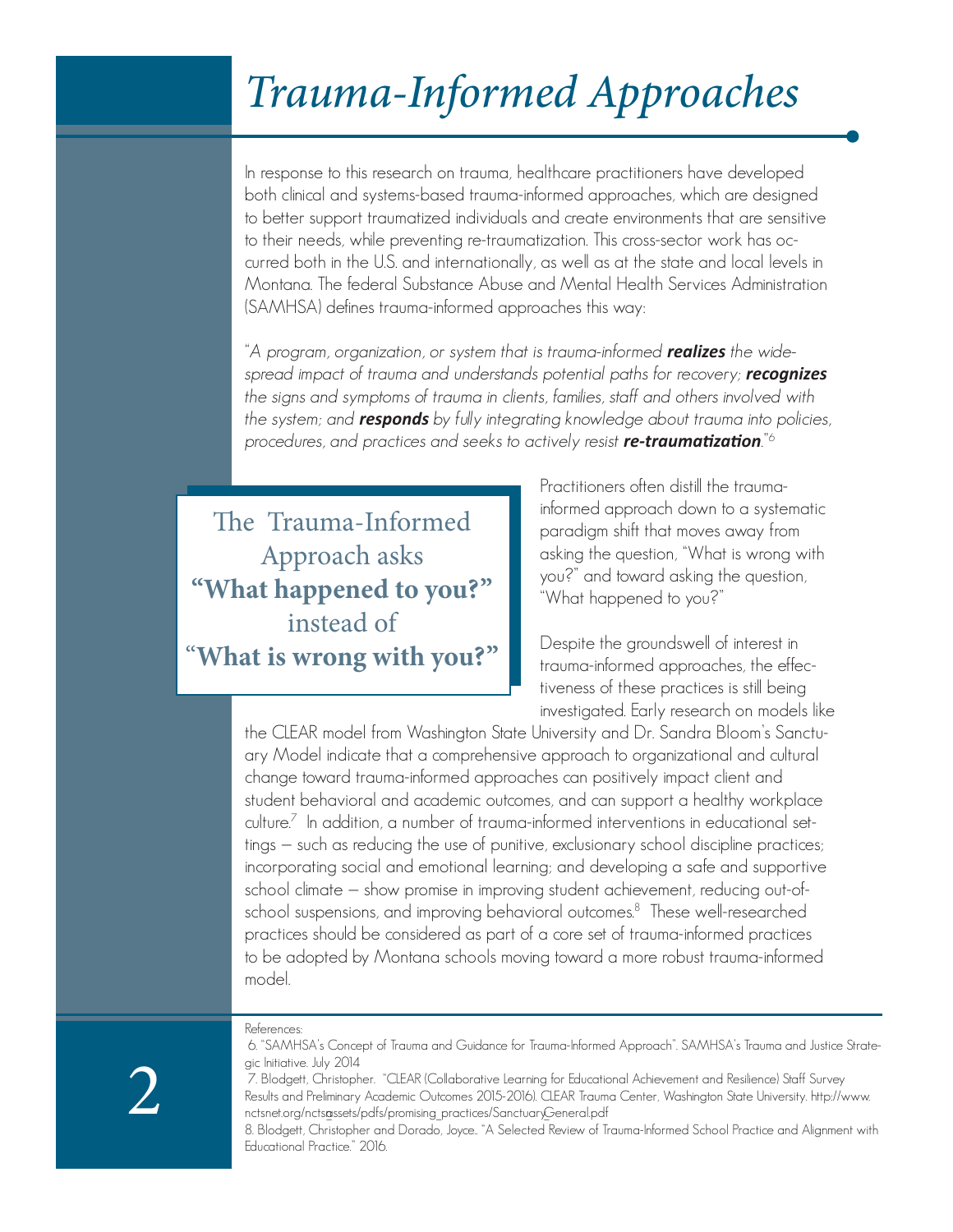# Trauma-Informed Initiatives

The evidence linking ACEs to health and well-being has driven a marked increase in organizations that are implementing trauma-informed approaches. Throughout Montana, institutions are adopting these types of approaches - in healthcare settings, in the criminal justice system, in community-based and human service organizations, and in schools. Though the scope of this report did not allow for an investigation into every organization utilizing trauma-informed approaches in Montana, we did interview a number of key organizations in each of the areas listed. Their efforts are summarized in the full report (see Table 1).

#### Table 1. Initiatives summarized in the full trauma-informed approaches report

| National Initiatives                                                                                                                                                                                                                                                                                                              | Statewide                                                                                                                                                                                                                                                 | Community-Level                                                                                                                                                                                                                                                           | Organizational                                                                                                                                                                                                                                                   |
|-----------------------------------------------------------------------------------------------------------------------------------------------------------------------------------------------------------------------------------------------------------------------------------------------------------------------------------|-----------------------------------------------------------------------------------------------------------------------------------------------------------------------------------------------------------------------------------------------------------|---------------------------------------------------------------------------------------------------------------------------------------------------------------------------------------------------------------------------------------------------------------------------|------------------------------------------------------------------------------------------------------------------------------------------------------------------------------------------------------------------------------------------------------------------|
|                                                                                                                                                                                                                                                                                                                                   | Initiatives                                                                                                                                                                                                                                               | Initiatives                                                                                                                                                                                                                                                               | Initiatives                                                                                                                                                                                                                                                      |
| • National Native Chil-<br>dren's Trauma Center<br>· Wisconsin's School<br>Climate Transformation<br>Project and State-wide<br>Trauma-Informed Care<br>Collaboration<br>Collaborative Learn-<br>ing and Educational<br>Achievement and Resil-<br>ience (CLEAR) Model<br>Trauma Learning Policy<br><i><u><b>Initiative</b></u></i> | • ChildWise Institute and<br>Elevate Montana<br>Department of Public<br>Health and Human<br>Services' Trauma-<br>Informed Initiative<br>• The Office of Public<br>Instruction's Project<br>AWARE, Systems of<br>Care and Montana<br>Behavioral Initiative | <b>DE-STRESS</b> Grant in<br>Billings<br>• - SAFE-TI, Project<br><b>LAUNCH</b> and Resiliency<br>Work in Bozeman<br>• Center for Restorative<br>Youth Justice in Kalispell<br>• Alliance for Youth, Inc.'s<br>Trauma-Informed Com-<br>munity Initiative in Great<br>Falls | • Sanctuary Model<br>at Shodair Children's<br><b>Hospital</b><br>• Juvenile Probation in<br>Park County<br>• Confederated Salish<br>and Kootenai Tribes<br><b>Behavioral Health</b><br>Department<br>• Clinton Public Schools<br>use of "Zones of<br>Regulation" |

Despite the potential for broad application of trauma-informed principles in organizations throughout the health and human services sector, the full trauma-informed approaches report focuses primarily on its applications and potential for use in Montana schools.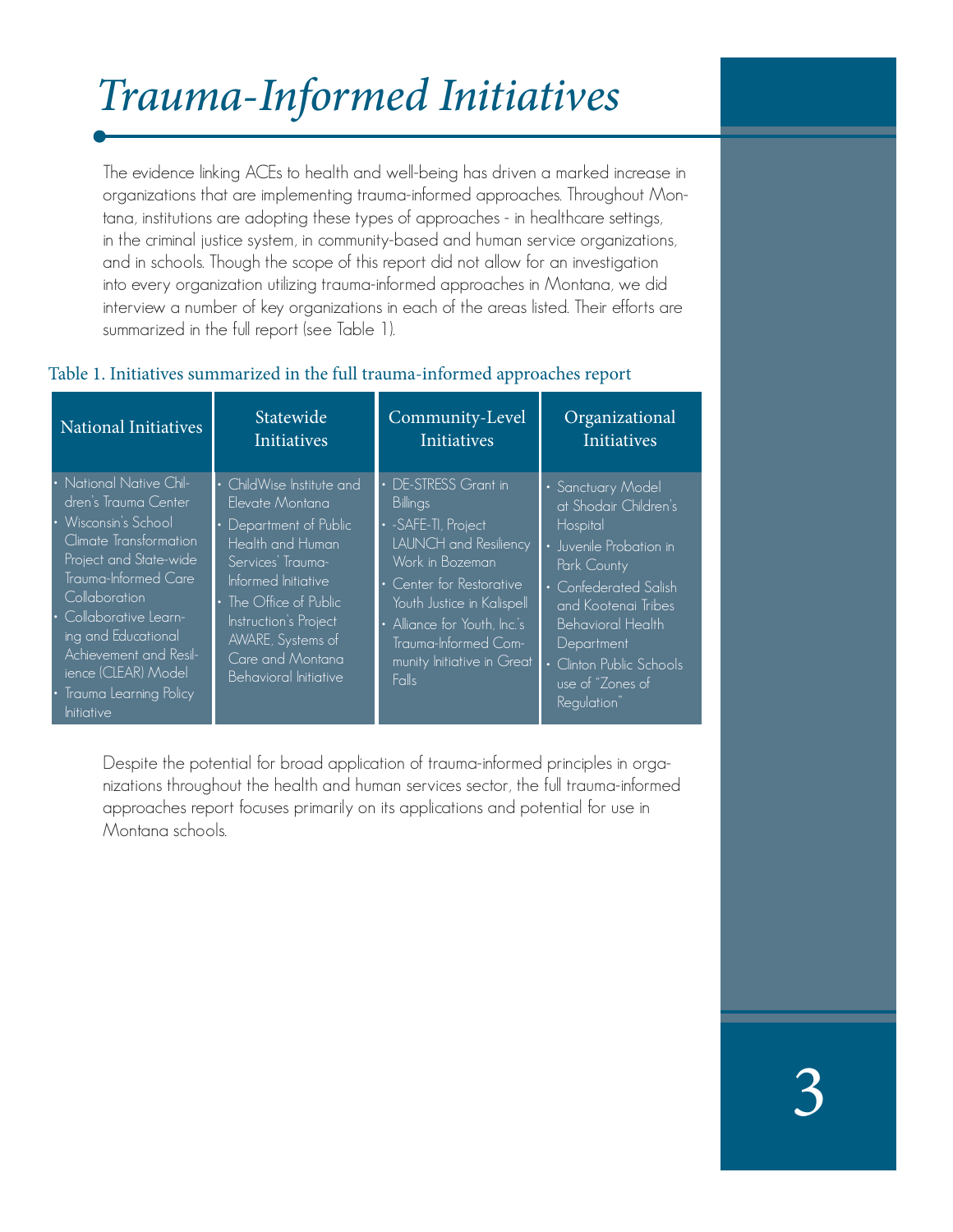## Use of Trauma-Informed Approaches in Montana Schools

To better understand the use of trauma-informed approaches in Montana schools, we surveyed the building-level administrators of all public schools in the state. We received 98 responses, representing 11.5% of all schools. The majority of respondents indicated that key, introductory steps toward implementing trauma-informed practices, such as ACEs and trauma training, crisis intervention training, policy development, and leadership support are either not in place, only partially in place, or the respondent is unaware of their uses in their school. Compared to the average score for all schools, larger Class AA and A schools, schools on reservations, and schools implementing Montana Behavioral Initiative (MBI) and Graduation Matters programs indicated higher utilization rates for a variety of trauma-informed approaches.

#### Figure 1. Percent of Montana schools reporting that staff receive ACEs training



Figures 1 and 2 show the results for one measure of the use of trauma-informed practice in schools: staff receiving ACEs training. 69% of schools that responded indicated that these trainings are not in place at all, or are only partially in place. When comparing the average scores

Figure 2. Average scores for level of reported staff ACEs training, by school type



by school type, results showed that schools on reservations, larger schools, and schools implementing MBI or Graduation Matters were more likely than other types of schools to report that staff receive training on ACEs. For complete results of this survey, see the full report.

Acknowledgements

This report was commissioned by the Montana Healthcare Foundation in partnership with the Montana Office of Public instruction and other agencies. The report was authored by Katie Loveland MPH, MSW. Questions? Call 406-431-9260 or email lovelandk@gmail.com.